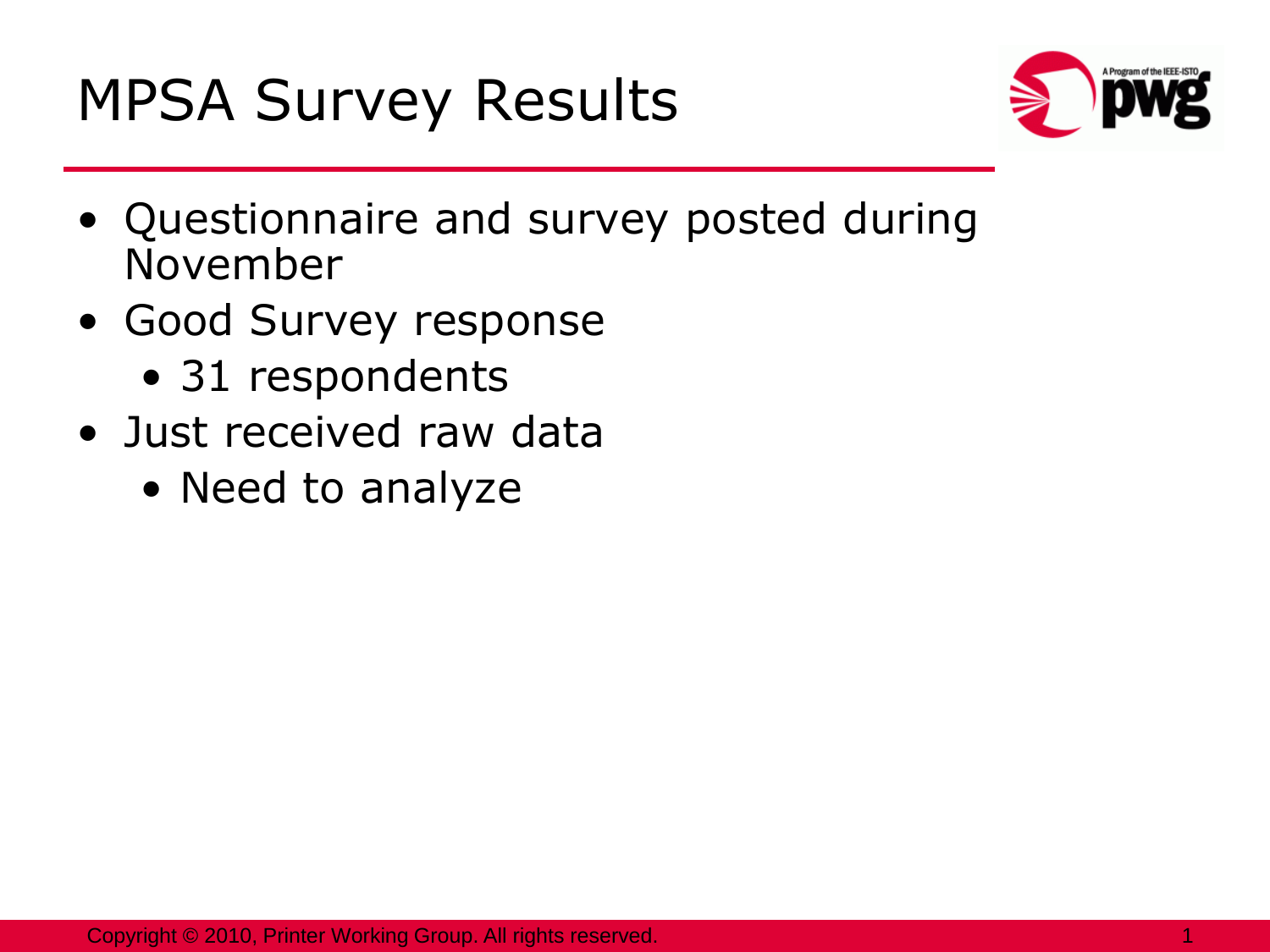

**Do your clients use NAC to manage network access?** 

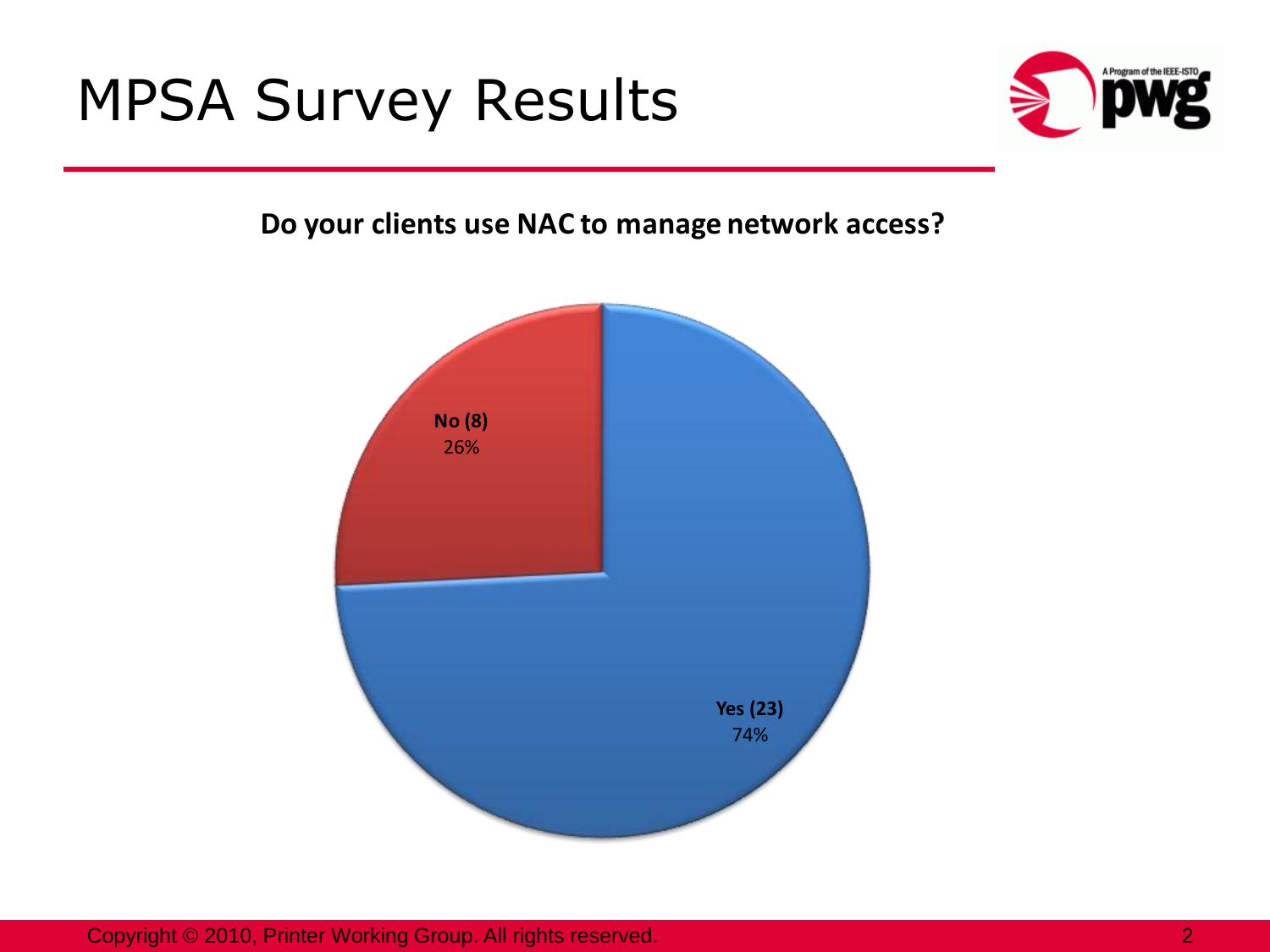

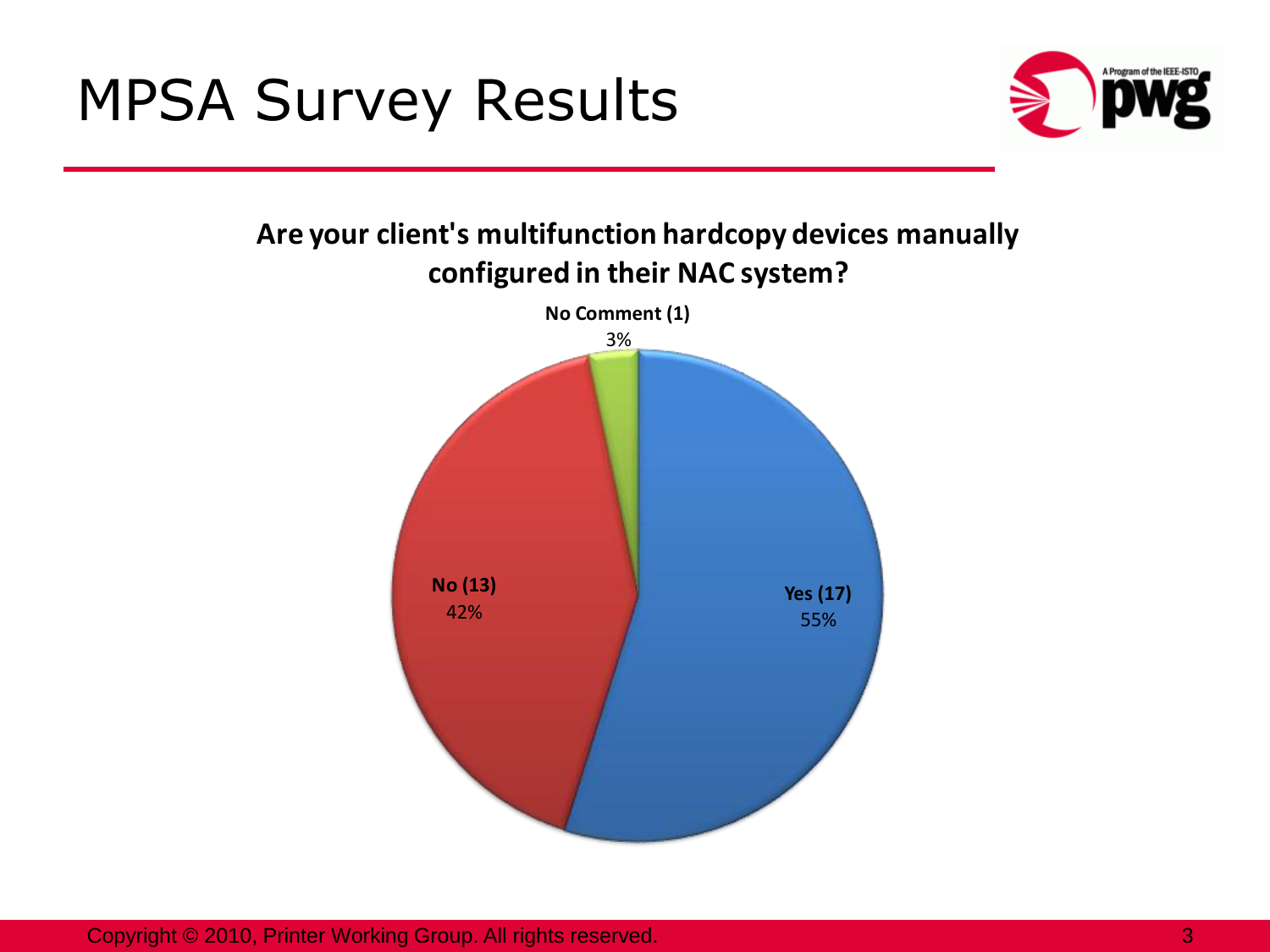

### **Rate how important that your client's multifunction hardcopy devices support NAC? 1 = Low, 5 = High**

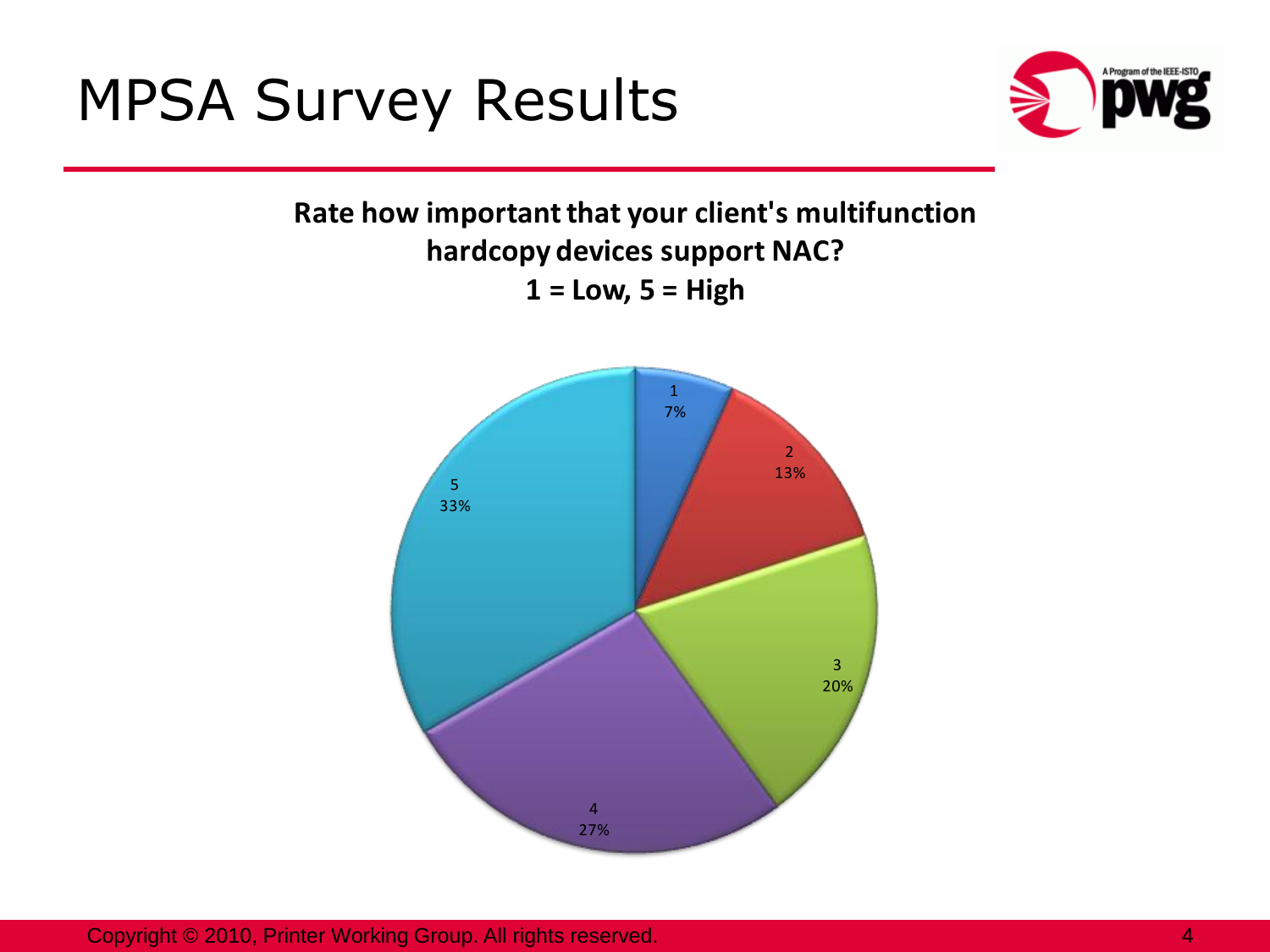

#### **Do your clients use network asset management tools**

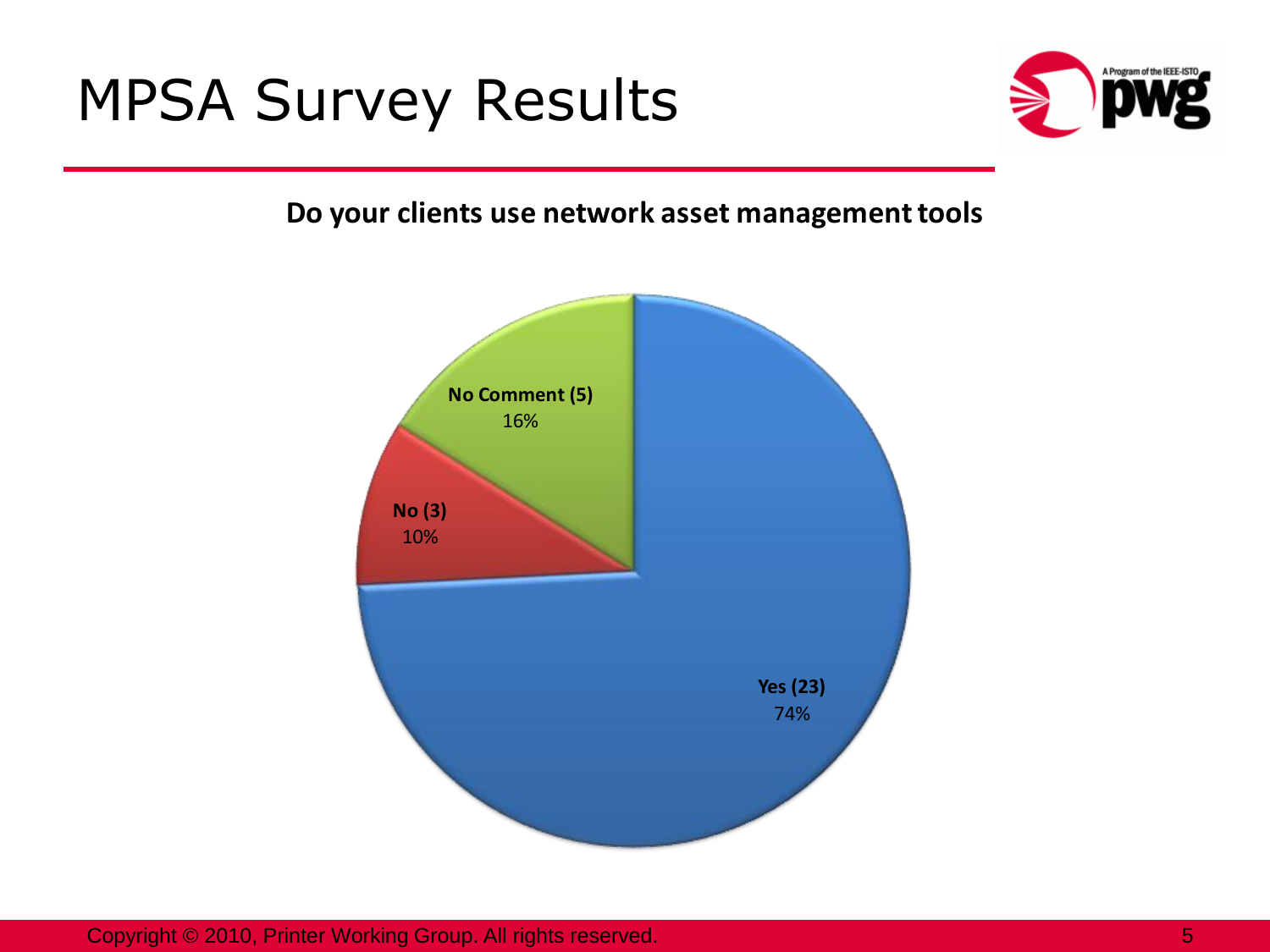

#### **Which Network Management tools do you run across most commonly?**

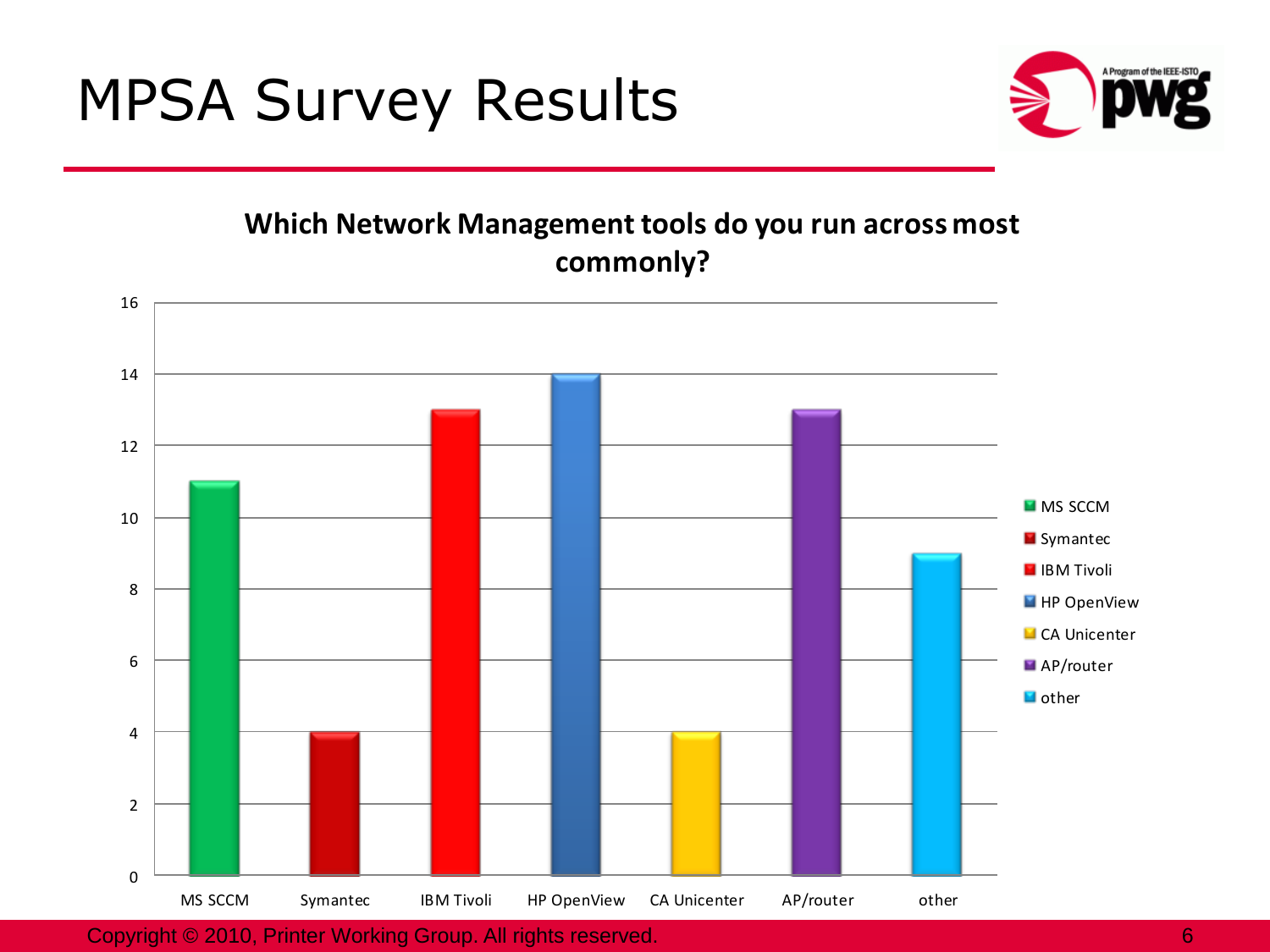

Would limited support for existing NAC tools such as Microsoft **SCCM help your clients?** 

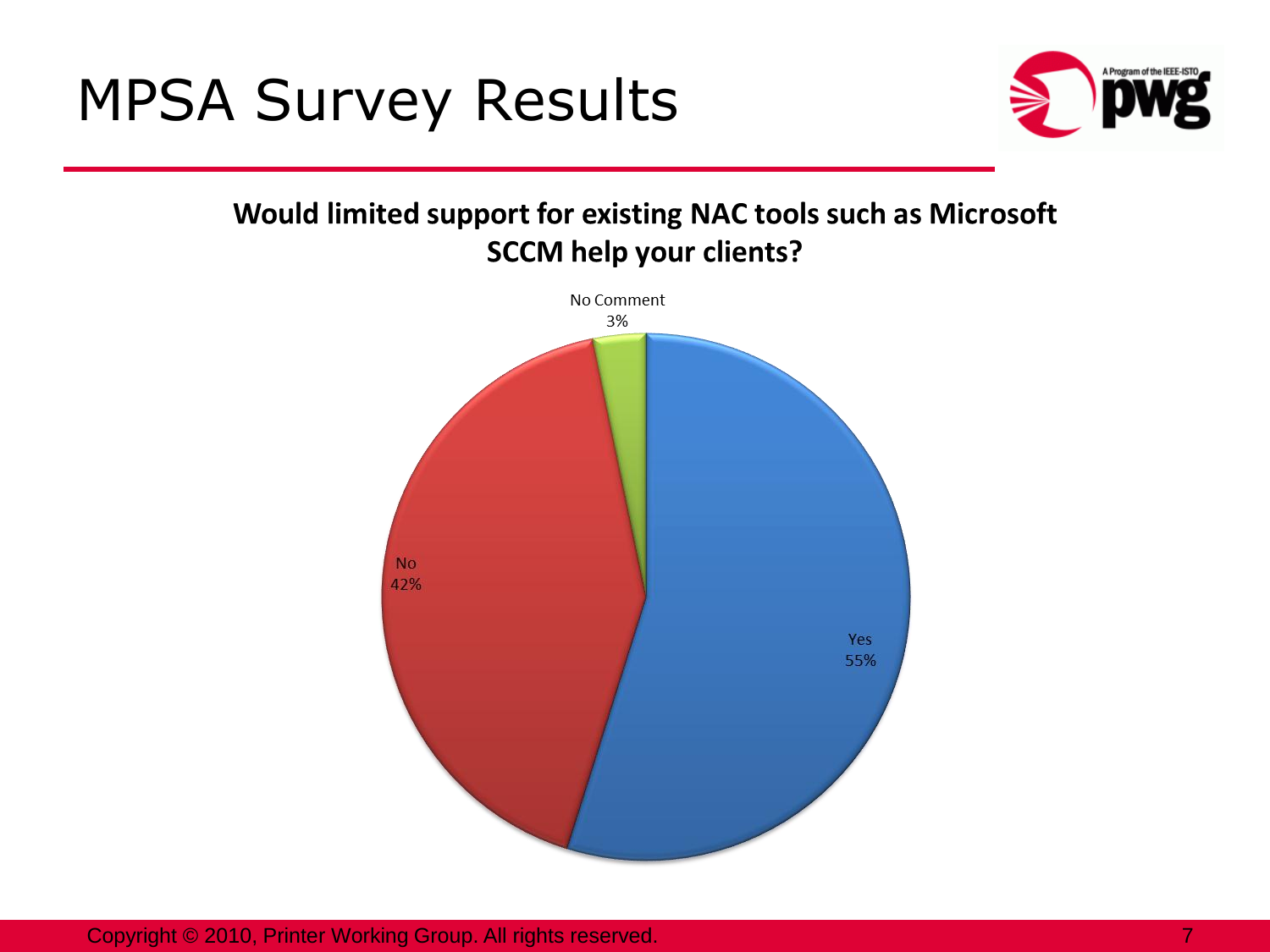

#### Would automatic remediation of device security failures help your clients?



Copyright © 2010, Printer Working Group. All rights reserved. 8 All and the state of the state of the state of the state of the state of the state of the state of the state of the state of the state of the state of the sta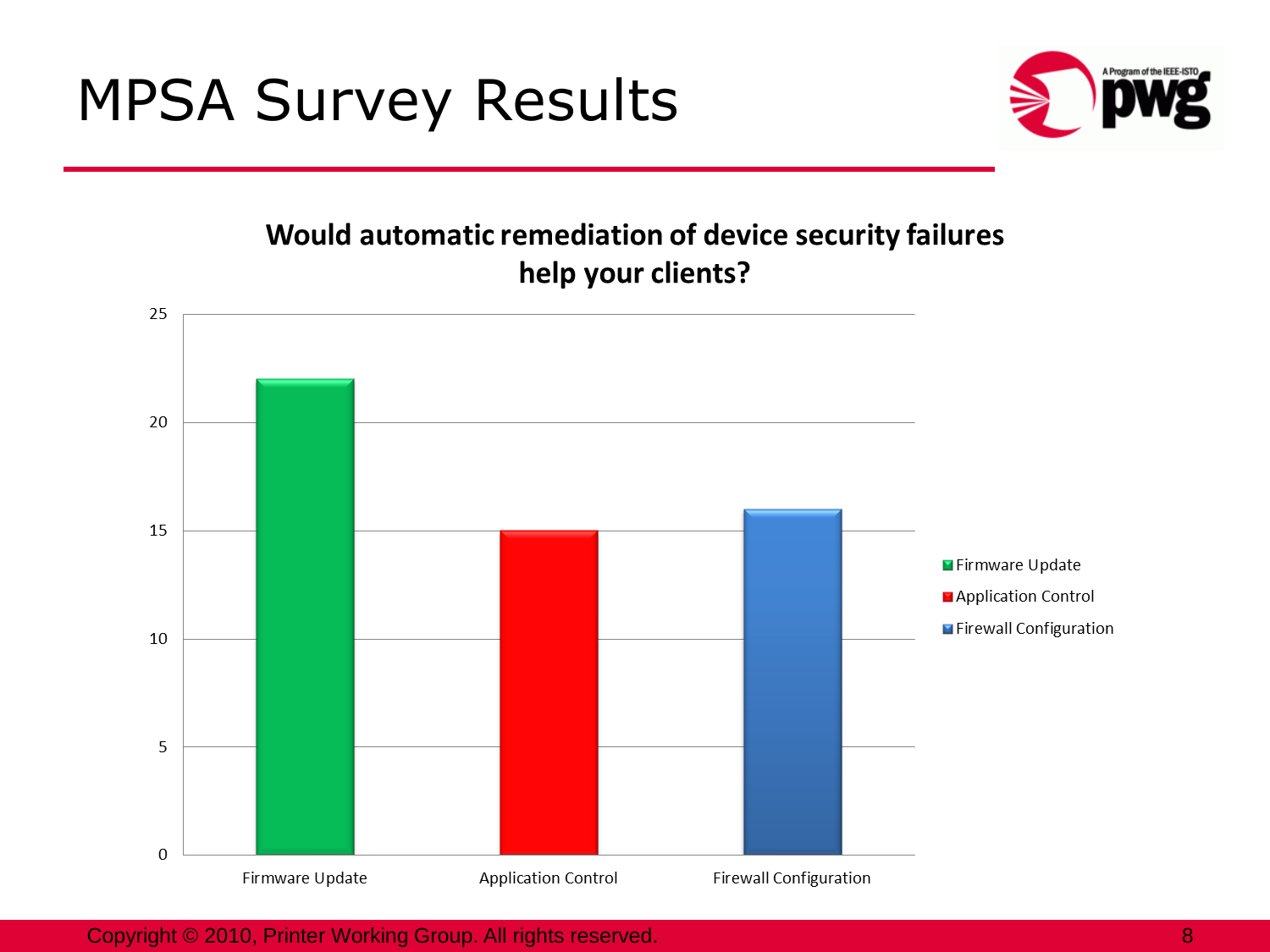

What are other hardcopy security issues that your clients are concerned with?

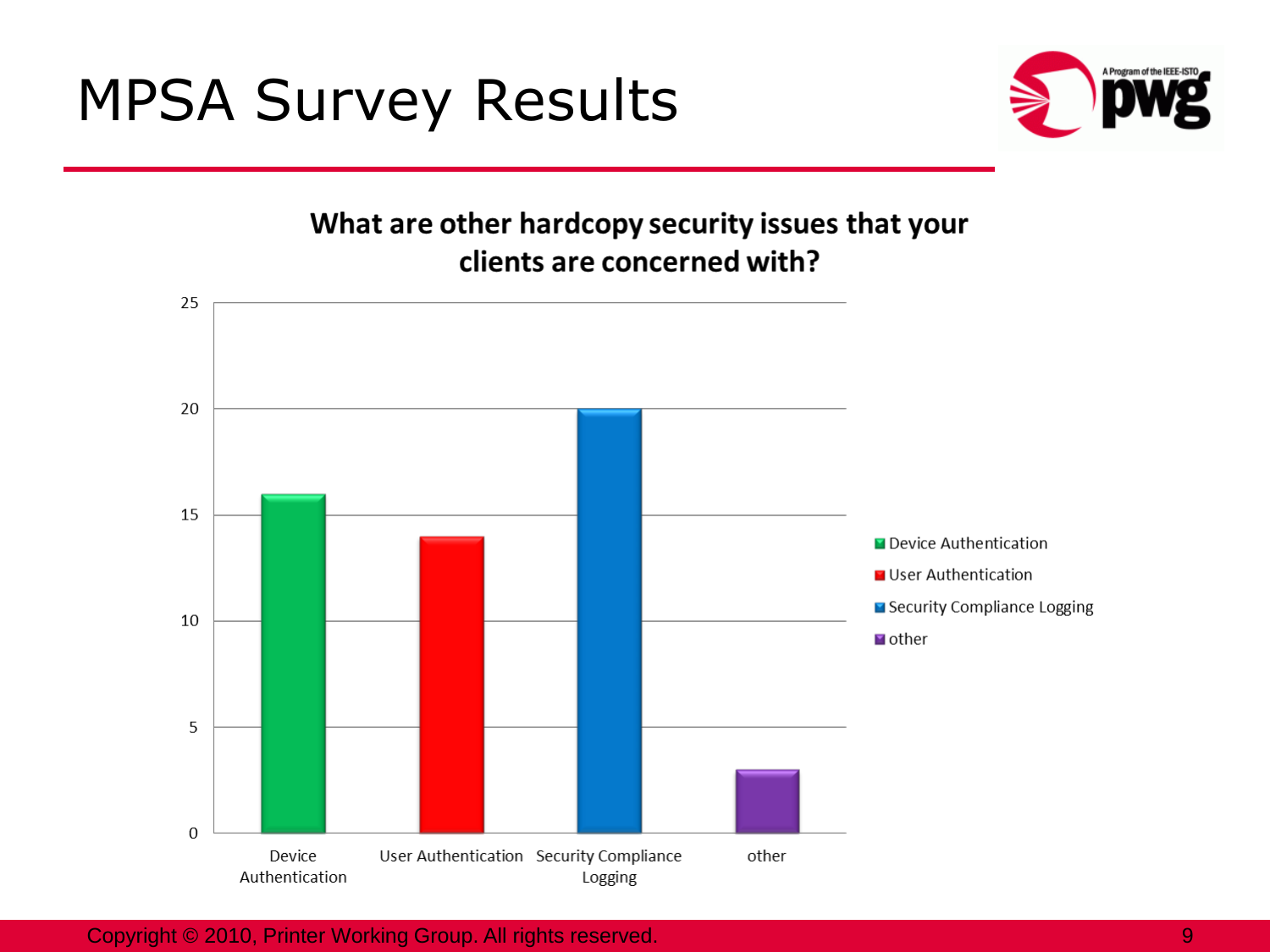

#### **Are you or your clients aware of the IEEE 2600 series of hardcopy security standards?**